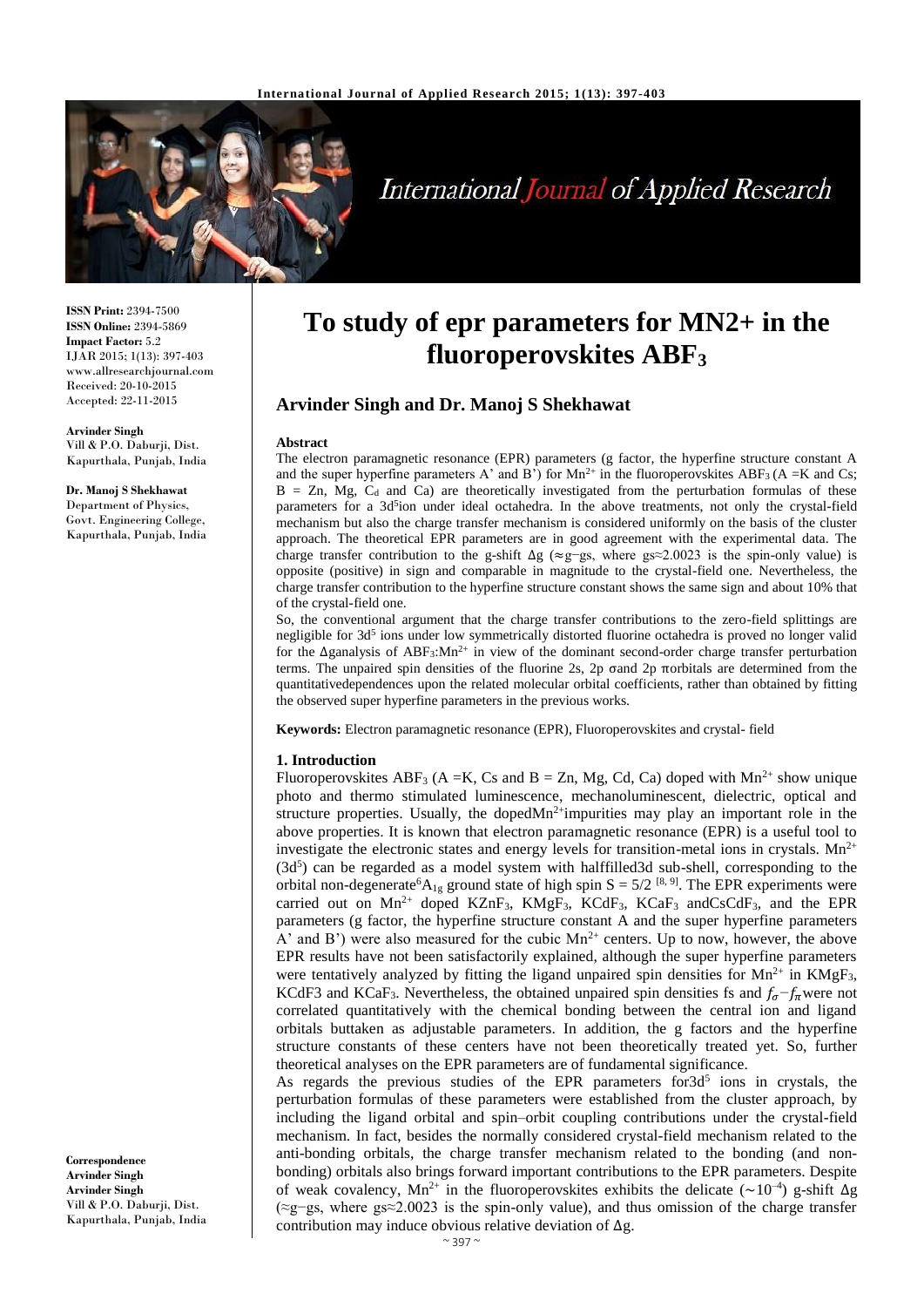In order to study the EPR spectra of the  $Mn<sup>2+</sup>$ centers in the fluoroperovskites and to clarify the role of the charge transfer mechanism, the improved perturbation formulas of the EPR parameters are established in this work for an octahedral 3d<sup>5</sup>cluster. In these formulas, both the crystal-field and charge transfer contributions are considered in a uniform way using the cluster approach. In the analysis of the super hyperfine parameters, the related molecular orbital coefficients due to the covalency between the 3d orbitals of  $Mn^{2+}$  and the 2s (and 2p) orbitals of the ligands are theoretically and uniformly determined from the cluster approach.

#### **2. Theory and calculations**

When a  $Mn^{2+}$  (3d<sup>5</sup>) ion is doped into the fluoroperovskites, it may occupy substitutionally the divalent cation  $B^{2+}$ sites and conserve the original cubic (Oh) symmetry. For a 3d<sup>5</sup>ion in regular octahedra, it exhibits the orbital non-degenerate <sup>6</sup>A<sub>1g</sub>ground state of high spin. From the studies of the EPR spectra for 3d<sup>5</sup>ions in crystals, the combination of the spin–orbit coupling and orbital angular momentum interactions is regarded as the dominant origin of zero-field splitting and g-shift ∆g. Despite of weak covalency of the studied [MnF<sub>6</sub>]<sup>4–</sup>clusters, the spin–orbit coupling coefficient (≈220cm<sup>-1</sup>) of the ligand F– is comparable with that  $(\approx 347 \text{cm}^{-1})$  of the impurity Mn<sup>2+</sup>, and thus the ligand orbital and spin–orbit coupling contributions may be significant and should be considered in view of the delicate ∆g. More importantly, apart from the normally considered crystal-field mechanism related to the anti-bonding orbitals, the charge transfer mechanism related to the bonding (and non-bonding) orbitals can yield obvious contributions to the EPR parameters. Thus, the improved formulas of the g factor and the hyperfine structure constant are derived using the similar perturbation procedure in Refs. As follows:

$$
g = g_s + \Delta g_{CF} + \Delta g_{CT}
$$
  
\n
$$
\Delta g_{CF} = -5\zeta_{CF}^{2} \cdot (1/E_1^2 + 1/E_3^2)/6 - \zeta_{CF}^2 E_2^2 - 8\zeta_{CF}^{\prime} \zeta_{CF} [1/(E_1 E_2) + 1/(E_2 E_3)]
$$
  
\n
$$
\Delta g_{CT} = 8\zeta^{\prime k} cr^{\prime}/(5E_n)
$$
  
\n
$$
A = A_{CF} + A_{CT}
$$
  
\n
$$
A_{CF} = -P_{CF}^{\prime} \{5\zeta_{CF}^{2\prime} (1/E_1^2 + 1/E_3^2)/6 + \zeta_{CF}^2/E_2^2 + 8\zeta_{CF}^{\prime} \zeta_{CF} [1/(E_1 E_2) + 1/(E_2 E_3)]\} - kP_{CF}
$$

$$
A_{CT} = 8P_{CT}^{\prime \prime \kappa_{CT}^{\prime} \zeta_{CT}^{\prime}} / (5E_n) - kP_{CT}/4
$$
\n(1)

Where, the denominators  $E_i$  (i= 1–3) are the energy separations between the crystal-field excited  ${}^4T_{1g}$ ,  ${}^4T_{2g}$  and  ${}^2T_{2g}$ and the ground <sup>6</sup>A1g states. They can be expressed in terms of the cubic field parameter Dq and the Racah parameters *B*and *C*for the 3d<sup>5</sup> ion in crystals: E<sub>1</sub>≈10B+6C-10Dq, E<sub>2</sub>≈19B+7C and E<sub>3</sub>≈10B+6C-10Dq.  $\zeta_{CF}$ ,  $\zeta_{CF}$ ,  $\zeta_{CF}$ ,  $\zeta_{CF}$ , are the spin–orbit coupling coefficients, kCT's the orbital reduction factor, and  $P_{CF}$ ,  $P_{CF}$ ' $P_{CT}$  and  $P_{CT}$ ' are the dipolar hyperfine structure parameters of the 3d<sup>5</sup> ion in crystals. Here the subscripts CF and CT denote the corresponding interactions related to the crystal field and charge transfer mechanisms, respectively. E<sub>n</sub>is the energy difference between the charge transfer excited  ${}^6T^n{}_1$  and the ground  ${}^6A_{1g}$ states, which can be obtained from the relationshipE<sub>n</sub>≈30,000 [ $\chi(L) - \chi(M)$ ] cm−1. Here  $\chi(L)$  and  $\chi(M)$  are the optical electro negativities of ligand and 3dn ions, respectively.

In order to derive the spin–orbit coupling coefficients, the orbital reduction factor and the dipolar hyperfine structure parameters, the nine-electron wave functions containing the anti-bonding orbitals e<sup>a</sup>, the non-bonding orbitals t<sup>n</sup><sub>2</sub>and the bonding orbitals  $e^b$  are adopted here. Thus, the ground  ${}^6A_1$  state is expressed as:

$$
\left| \,^{6}A_{1} \frac{5}{2}a_{1} \geq \left[ \xi^{+}\eta^{+}\zeta^{+}\theta^{+}\varepsilon^{+}|\theta^{+}\theta^{-}\varepsilon^{+}\varepsilon^{-} \right] \right| \tag{2}
$$

In the square bracket on the right side of Eq. (2), the letters  $\xi$ ,  $\eta$ ,  $\zeta$  and  $\theta$ , on the left column are  $t^n_2$  and  $e^a$  orbitals and those (θand ε) on the right column are e<sup>b</sup> orbitals. There is only one excited configuration  $(t^n_2)^4 (e^a)^2 (e^b)^3 (or^6T^n_2)$  having the nonzero spin–orbitcoupling interactions with the ground state  ${}^6A_{1g}$ . Therefore, the zcomponent of  ${}^6T_{12}$  charge transfer excited state with the highest  $M<sub>S</sub> = 5/2$  can be given as:

$$
\left| \,^{6}T_{1} \,^{n} \frac{5}{2} Z \geq \left[ \xi \,^{+} \eta \,^{+} \zeta \,^{+} \zeta \,^{-} \theta \,^{+} \varepsilon \,^{+} \right] \theta^{+} \theta^{-} \varepsilon^{+} \right] \tag{3}
$$

From the cluster approach, the one-electron basis functions of the octahedral  $3d<sup>5</sup>$  cluster can be expressed in terms of the LCAOMO orbitals:

$$
\Psi_t^X = (N_t^X)^{1/2} \left( \phi_t - \lambda_t^X \chi_{pt} \right),
$$
  
\n
$$
\psi_e^X = (N_e^X)^{1/2} \left( \phi_e - \lambda_e^X \chi_{pe} - \lambda_s^X \chi_s \right)
$$
\n(4)

Here the superscript x (=a or b) denotes the anti-bonding or bonding orbitals.  $\varphi_{\gamma}(\gamma = e)$ And t stands for the irreducible representations  $E_g$  and  $T_{2g}$  of the O<sub>h</sub> group) are the pure 3d orbitals of the central ion.  $\chi_{p\gamma}$  and  $\chi_s$  are the 2p- and 2s-orbitals of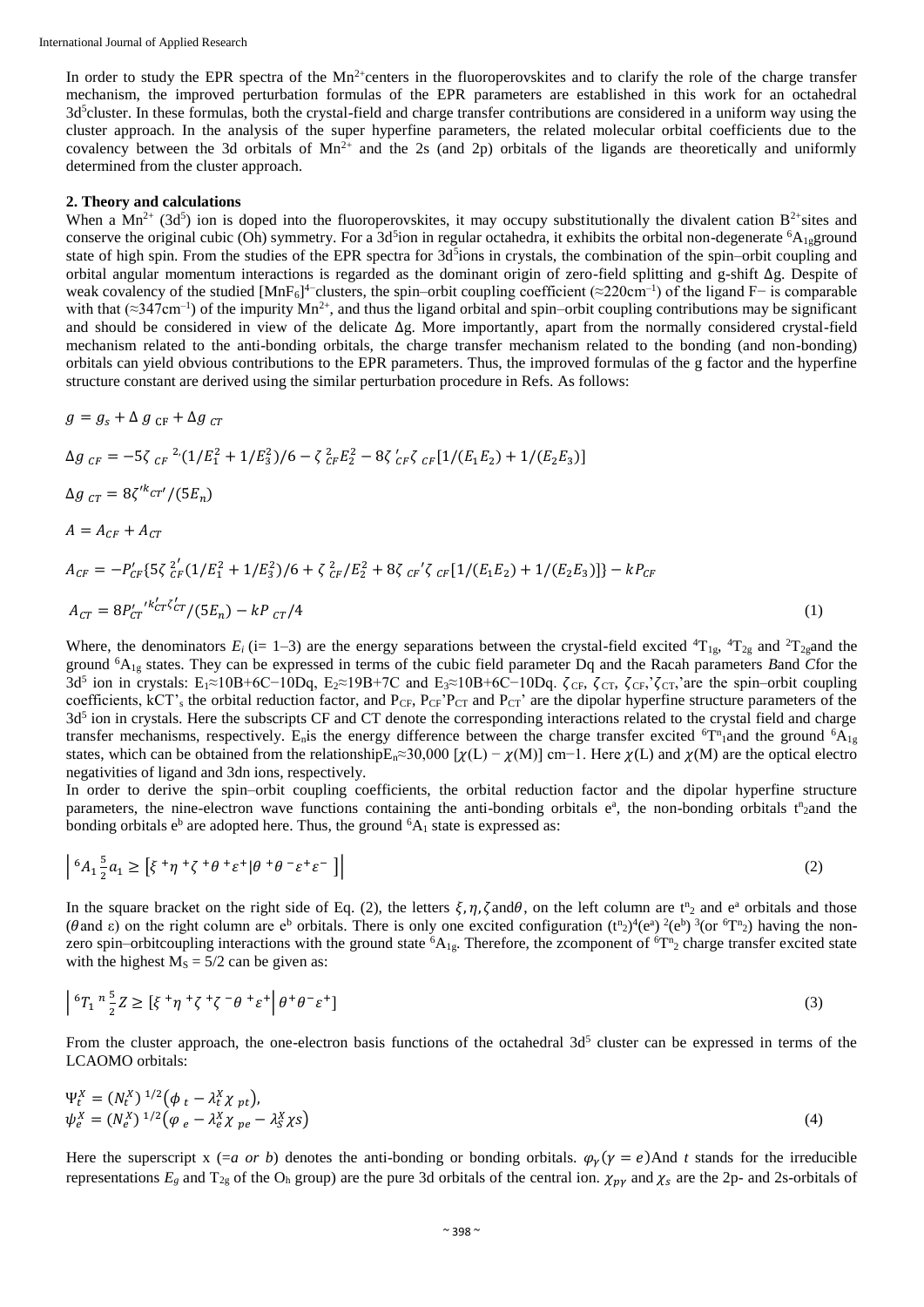the ligands.  $N_{\gamma}$ And  $\lambda_{\gamma}$ (or $\lambda_{S}$ ) are, respectively, the normalization factors and the orbital admixture coefficients. From Eq. (4), one can obtain the normalization conditions

$$
N_t^X[1 + (\lambda_t^X)^2 - 2\lambda_t^X S_t] = 1,N_e^X[1 + (\lambda_e^X)^2 + (\lambda_s^X)^2 - 2\lambda_e^X S_e - 2\lambda_s^X S_s] = 1,
$$
\n(5)

And the orthogonality relationships

$$
1 + \lambda_{\epsilon}^a \lambda_{\epsilon}^b - (\lambda_{\epsilon}^a + \lambda_{\epsilon}^b) S_{\epsilon} = 0,
$$
  
\n
$$
1 + \lambda_{\epsilon}^a \lambda_{\epsilon}^b + \lambda_{\epsilon}^a \lambda_{\epsilon}^b - (\lambda_{\epsilon}^a + \lambda_{\epsilon}^b) S_{\epsilon} - (\lambda_{\epsilon}^a + \lambda_{\epsilon}^b) S_{\epsilon} = 0,
$$
  
\n
$$
\lambda_{\epsilon}^a \lambda_{\epsilon}^b + \lambda_{\epsilon}^a \lambda_{\epsilon}^b = 0
$$
\n(6)

Here  $S_t$ ,  $S_e$  and  $S_s$  are the group overlaps integrals between the 3d-orbitals of the central ion and the 2p- and 2s-orbitals of the ligands. In addition, the following approximation relationships are satisfied for the anti-bonding orbitals:

 $N^2 \approx (N_t^a)^2 [1 + (\lambda_t^a)^2 S_t^2 - 2\lambda_t^a S_t],$  $N^2 \approx (N_t^a)^2 [1 + (\lambda_e^a)^2 S_e^2 + (\lambda_s^a)^2 S_s^2 - 2\lambda_e^a e a S_e - 2\lambda_s^a S_s]$ 

In the above expressions, *N*is the average covalency factor, characteristic of the covalency (or orbital admixtures) between the impurity and ligand ions. Since the orbital admixture coefficients and the group overlap integrals have the consistent dependence upon the impurity–ligand distance R, one can approximately adopt the proportional relationship  $\lambda_s/\lambda_e \approx S_s/S_e$ Se for the orbital admixture coefficients and the related group overlaps integrals within the same  $E_g$  irreducible representation. Applying the cluster approach, the spin–orbit coupling coefficients and the dipolar hyperfine structure parameters for the crystal-field mechanism can be expressed as follows:

$$
\zeta_{CF} = N_t^a [\zeta_d^0 + (\lambda_t^a)^2 \zeta_p^0 / 2], \zeta_{CF}' = (N_t^a N_e^a)^{1/2} [\zeta_d^0 - \lambda_t^a \lambda_e^a \zeta_p^0 / 2]
$$
\n
$$
P_{CF} = N_t^a P_0, P_{CF}' = (N_t^a N_e^a)^{1/2} P_0
$$
\n(8)

Similarly, those for the charge transfer mechanism are

$$
\zeta'_{CT} = (N_t^a N_e^b)^{1/2} [(1 + \lambda_t^a - \lambda_s^a) \zeta_d^0 - \lambda_t^a \lambda_e^a \zeta_p^0 / 2],
$$
  
\n
$$
k'_{CT} = (N_t^a N_e^b)^{1/2} [(1 - \lambda_e^a + \lambda_t^a - 2\lambda_t^a S_t S_e + \lambda_e^a \lambda_t^a S_t / 2 + A\lambda_t^b \lambda_s^a / 2],
$$
  
\n
$$
P_{CT} = N_t^b P_0,
$$
  
\n
$$
P'_{CT} = (N_t^b N_e^b)^{1/2} P_0
$$
 (9)

Here  $\zeta_d^0$  and  $\zeta_p^0$  are, respectively, the spin–orbit coupling coefficients of the free 3d<sup>5</sup> and ligand ions. P<sub>0</sub> is the dipolar hyperfine structure parameter of the free 3d<sup>5</sup> ion. The value A denotes the integral  $R < \chi_S |\partial/\partial X|\chi_{PX}$  >between the ligand 2s and 2p orbitals, with, the impurity-ligand distance *R*.

In the previous treatments of the super hyperfine parameters, the unpaired spin densities  $f_s$  and  $f_\sigma$ – from the ligand 2s and 2p  $\sigma$ (or 2p $\pi$ )

**Table 1:** The basic parameters for calculating the spectral parameters, the unpaired spin densities  $f_i$  (in %), the group overlap integrals and the LCAO coefficients related to both crystal-field and charge transfer mechanisms for  $Mn^{2+}$  in the fluoroperovskites.

| <b>Hosts</b> | $\bf{R}$      | $S_{\text{dpt}}$    | Sdpe               | $S_{ds}$        | A       | Dq       | N       | $\lambda_{\pi}^a$ | $\lambda^a_\sigma$   |
|--------------|---------------|---------------------|--------------------|-----------------|---------|----------|---------|-------------------|----------------------|
| KZnF3        | 2.056         | 0.0123              | 0.0432             | 0.0348          | 1.5257  | 858      | 0.853   | 0.420             | 0.342                |
| KMgF3        | 2.064         | 0.0119              | 0.0421             | 0.0339          | 1.5317  | 843      | 0.855   | 0.417             | 0.339                |
| KCdF3        | 2.082         | 0.0111              | 0.0398             | 0.0320          | 1.5450  | 822      | 0.856   | 0.415             | 0.337                |
| KCaF3        | 2.093         | 0.0106              | 0.0384             | 0.0309          | 1.5532  | 800      | 0.856   | 0.415             | 0.337                |
| CsCdF3       | 2.147         | 0.0086              | 0.0322             | 0.0259          | 1.5933  | 740      | 0.860   | 0.407             | 0.328                |
| <b>Hosts</b> | $\lambda_s^a$ | $\lambda_{\pi}^{b}$ | $\lambda_\sigma^b$ | $\lambda_s^b$   | $N_t^a$ | $N_e^a$  | $N_t^b$ | $N_e^b$           | ζcf                  |
| KZnF3        | 0.132         | $-1.201$            | $-1.128$           | $-0.909$        | 0.857   | 0.874    | 0.412   | 0.332             | 0.412                |
| KMgF3        | 0.126         | $-1.211$            | $-1.152$           | $-0.927$        | 0.859   | 0.876    | 0.408   | 0.322             | 0.408                |
| KCdF3        | 0.135         | $-1.216$            | $-1.126$           | $-0.906$        | 0.860   | 0.875    | 0.406   | 0.332             | 0.406                |
| KCaF3        | 0.135         | $-1.216$            | $-1.126$           | $-0.906$        | 0.860   | 0.875    | 0.405   | 0.331             | 0.405                |
| CsCdF3       | 0.143         | $-1.237$            | -1.116             | $-0.898$        | 0.863   | 0.875    | 0.397   | 0.334             | 0.397                |
| <b>Hosts</b> | $\zeta$ CF'   | $\zeta$ CT'         | kcr'               | P <sub>CF</sub> | PCF'    | $P_{CT}$ | Pct'    | $f_s$ $(\%)$      | $(f\sigma f\pi)(\%)$ |
| KZnF3        | 287           | 247                 | 0.511              | 160             | 162     | 69       | 77      | 0.59              | $-0.39$              |
| KMgF3        | 288           | 244                 | 0.506              | 161             | 162     | 68       | 76      | 0.57              | $-0.39$              |
| KCdF3        | 288           | 245                 | 0.508              | 161             | 162     | 69       | 76      | 0.53              | $-0.40$              |
| KCaF3        | 288           | 245                 | 0.508              | 161             | 162     | 69       | 76      | 0.53              | $-0.40$              |
| CsCdF3       | 288           | 244                 | 0.504              | 161             | 163     | 68       | 74      | 0.52              | $-0.44$              |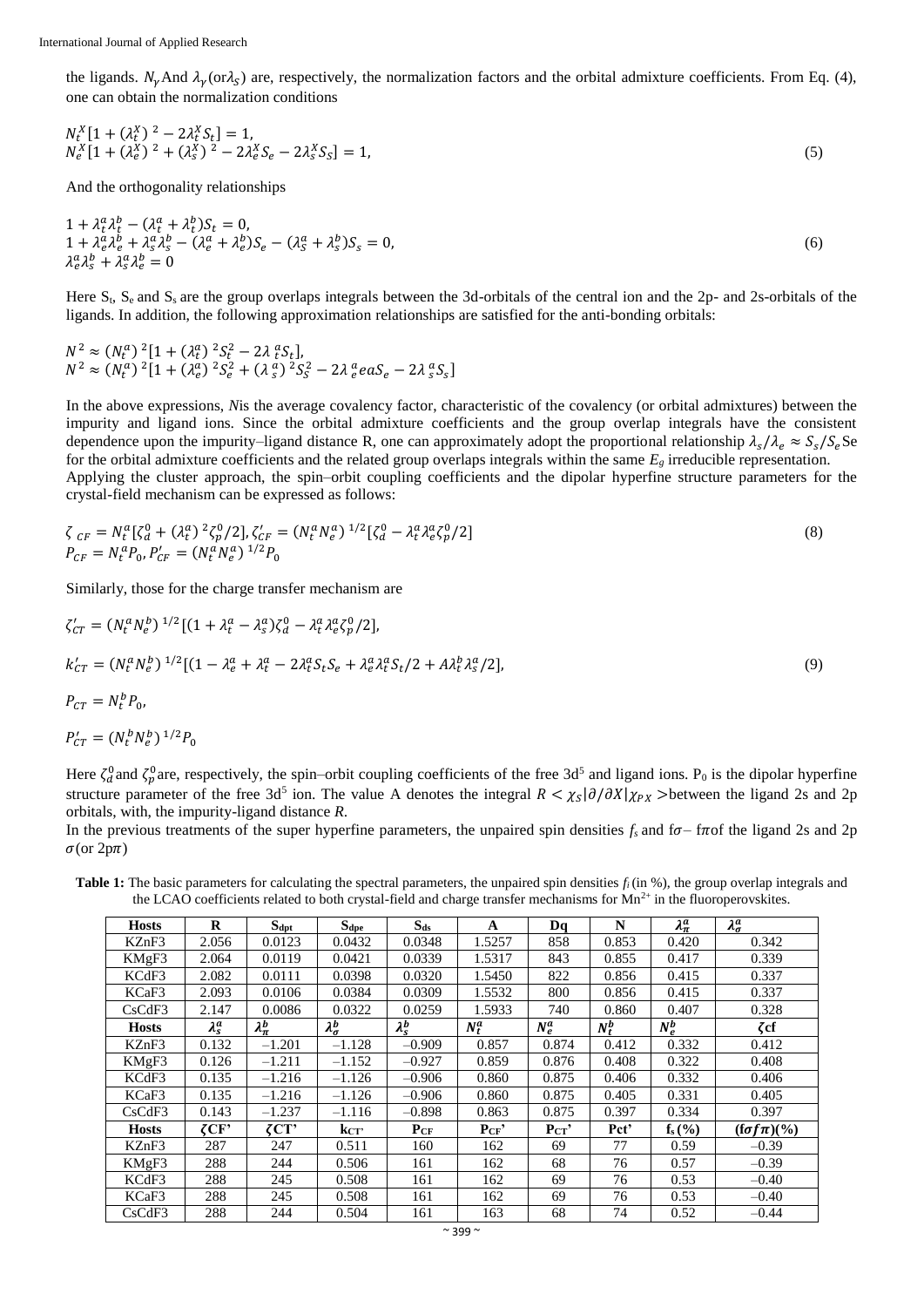Orbital's were usually taken as adjustable parameters, instead of being correlated quantitatively with the chemical bonding between the central ion and ligand orbitals. In order to improve the above treatments, the cluster approach is applied here to establish the uniform expressions of these parameters. Thus, the super hyperfine parameters can be written as:

$$
A' = A_S + 2(A_D + A\sigma - A_\pi),
$$
  
\n
$$
B' = A_S - (A_D + A_\sigma - A_\pi)
$$
\n(10)

Here As is the isotropic contribution to the super hyperfine parameters, charactering the influence of the ligand 2s orbital. A<sub>D</sub> and  $A_{\sigma} - A_{\pi}$  denote the anisotropic contributions from the dipole dipole interaction between the electron of the central ion and ligand nucleus and that from the ligand 2p orbital, respectively. The isotropic part can be expanded as follows.

$$
A_S = \frac{f_S A_S^0}{2S} \tag{11}
$$

With  $A^0$ <sub>s</sub>=(8/3)g<sub>s</sub>g<sub>n</sub> $\beta\beta$ <sub>n</sub>| $\Psi(0)$ |<sup>2</sup> ≈1.5000 cm<sup>-1</sup> and

.

$$
A^0
$$
<sub>p</sub>=g<sub>s</sub>g<sub>n</sub> $\beta\beta$ <sub>n</sub> $\langle r^{-3} \rangle$ <sub>2p</sub>  $\approx$ 1.1072 cm<sup>-1</sup>

The electron spin is  $S = 5/2$  for the ground <sup>6</sup>A<sub>1g</sub> state of Mn<sup>2+</sup> in the fluoroperovskites. Fs stand for the density of unpaired spin of the ligand 2s orbital. The anisotropic contribution from the fluorine 2p orbital is usually written as.

$$
A_{\sigma} - A_{\pi} = \frac{A_{P}^{0}(f_{\sigma} - f_{\pi})}{2S} \tag{12}
$$

Here  $f_{\sigma}$  and  $f_{\pi}$  are the unpaired spin densities of the ligand 2p $\sigma$  and 2p $\pi$ orbitals, respectively. The dipole-dipole interaction between the electron distribution of the central ion and the fluorine ligand nucleus can be expressed as  $A_D = g \beta g_n \beta_n / R^3$ , with the g factor of the central ion. In the above expressions, the ligand unpaired spin densities can be quantitatively connected with the relevant molecular orbital coefficients based on the cluster approach.

$$
f_s \approx N_e^a (\lambda_s^a)^2 / 3, f_\sigma \approx N_e^a (\lambda_e^a)^2 / 3, f_\pi \approx N_t^a ((\lambda_t^a)^2 / 4)
$$
 (13)

It is noted that in the previous works the unpaired spin densities for the ligand 2s, 2p  $\sigma$  and 2p  $\pi$  orbitals were simply determined by fitting the experimental super hyperfine parameters. Instead, they are quantitatively and uniformly calculated from the cluster approach in this work.

Now the above formulas are applied to the studies of the EPR parameters for Mn<sup>2+</sup> in KZnF<sub>3</sub>, KMgF<sub>3</sub>, KCdF<sub>3</sub>, KCaF<sub>3</sub> and CsCdF<sub>3</sub>.

The impurity-ligand distances R in the defect centers are usually different from the cation–anion distances  $R<sub>H</sub>$  in the hosts due to the size mismatching substitution of the cations  $B^{2+}$  by the impurity Mn<sup>2+</sup>. Fortunately, the empirical formula R $\approx R_H$  +  $(r_i-\tau_h)/2$  has been proved valid for an impurity ion in crystals by the studies of experimental super hyperfine parameters, extended X ray absorption fine structure (EXAFS) measurements. Here,  $r_i$  and  $r_h$  are the ionic radii of the impurity and host ions, respectively. According to the data R<sub>H</sub>≈2.026, 1.994, 2.167, 2.188 and 2.232 °A for KZnF3, KMgF<sub>3</sub>, KCdF<sub>3</sub>, KCaF<sub>3</sub> and CsCdF<sub>3</sub> and r<sub>i</sub>≈0.80 °A for Mn<sup>2+</sup>and  $r_h$ ≈0.74, 0.66, 0.97 and 0.99 °A for Mg<sup>2+</sup>, Zn<sup>2+</sup>, Cd<sup>2+</sup> and Ca<sup>2+</sup>, respectively, the distances R are obtained and shown in Table 1for these systems.

From the optical spectra for  $Mn^{2+}$  in KZnF<sub>3</sub>, KMgF<sub>3</sub> and KCaF<sub>3</sub>, the cubic field parameters Dq and the covalency factors N can be determined. Meanwhile, the spectral parameters for the  $Mn^{2+}$  centers in KCdF<sub>3</sub> and CsCdF<sub>3</sub> may be reasonably estimated from the relationship Dq∝R<sup>-5</sup> and the tendency that the covalency factor increases slightly with increasing the distance *R*. These values are shown in Table 1. Thus, the Racah parameters *Band C* for the studied  $Mn^{2+}$  centers can be obtained from the free-ion values B<sub>0</sub>≈960 and C<sub>0</sub>≈3325cm<sup>-1</sup>for Mn<sup>2+</sup> and the relationships B≈B<sub>0</sub>N<sup>2</sup> and C≈C<sub>0</sub>N<sup>2</sup>. From the extrapolated values  $\chi(Mn^{2+})\approx 1.6$  and  $\chi(F)\approx 3.2$ , the charge transfer levels En are calculated for the studied systems. Utilizing the impurity–ligand distances R and the Slater-type self consistent field (SCF) wave functions, the group overlaps integrals *St*, *Se*, *Ss* and the integral *A* are calculated and collected in Table 1.

The molecular orbital coefficients  $N_\gamma^{\chi}$  and  $\lambda_\gamma^{\chi}$  are acquired for the anti-bonding and bonding orbitals from Eqs. (5)-(7). Applying Eqs. (8) and (9) and the free-ion values  $\zeta_0^0 \approx 347 \text{ cm}^{-1}$  and  $P_0 \approx 187 \times 10^{-4} \text{ cm}^{-1}$  for Mn<sup>2+</sup> and  $\zeta_p^0 \approx 220 \text{ cm}^{-1}$  for F<sup>-</sup>, the spin–orbit coupling coefficients, the orbital reduction factor and the dipolar hyperfine structure parameters related to thecrystal-field and charge transfer mechanisms are determined and given in Table 1. The core polarization constant in the formulas of the hyperfine structure constant is usually expressed as  $k \approx -2\chi/(3(r^{-3}))$ , where *χ* is characteristic of the density of unpaired spins at the nucleus of the central ion and  $\langle r^{-3} \rangle$  is the expectation value of the inverse cube of the Mn<sup>2+</sup> 3d radial wave function. By using  $\langle r^{-3} \rangle$  4.25 a.u. for Mn<sup>2+</sup> and  $\chi \approx -3.10 - 3.18$  a.u. for Mn<sup>2+</sup>in the fluoroperovskites, one can approximately obtain k≈0.51 for these systems here. Substituting these values into Eq. (1), the g factors and the hyperfine structure constants of the Mn<sup>2+</sup> centers are calculated and shown in Table 2. The unpaired spin densities  $f_i(i = \sigma, \pi, s)$ as well as the isotropic contributions  $A_s$  and the anisotropic contributions  $A_\sigma - A_\pi$  and  $A_D$  to the super hyperfine parameters are acquired from Eqs. (11)–(13), and thus the resultant *A*' and *B'* are obtained from Eq. (10). In order to clarify the importance of the charge transfer contributions, the theoretical *g* and *A* factors containing only the crystal-field contributions and the super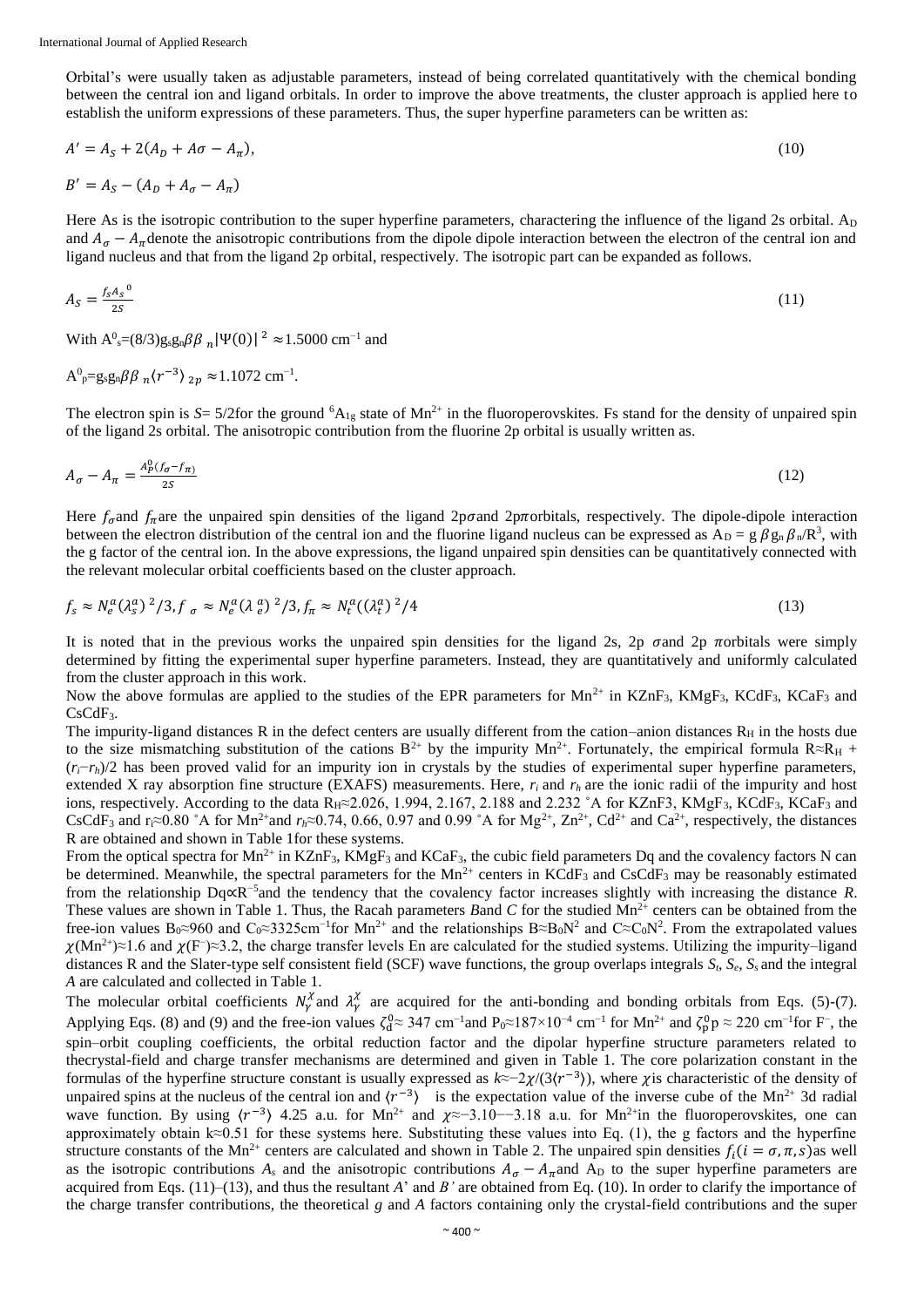hyperfine parameters based on fitting the unpaired spin densities for  $Mn^2$ in  $KMgF_3$ , KCdF<sub>3</sub> and KCaF<sub>3</sub> in the previous works are also collected in Table 1.

| KZnF <sub>3</sub> |              | $KMgF_3$     | KCdF <sub>3</sub> | KCaF <sub>3</sub> | CsCdF <sub>3</sub> |
|-------------------|--------------|--------------|-------------------|-------------------|--------------------|
| $\Delta g$        |              |              |                   |                   |                    |
| Cal <sup>a</sup>  | $-0.0032$    | $-0.0032$    | $-0.0030$         | $-0.0032$         | $-0.0030$          |
| Cal <sup>b</sup>  | $-0.0002$    | $-0.0003$    | $-0.0001$         | $-0.0002$         | $\sim 0$           |
| Expt. [10-12]     | $-0.0002(5)$ | $-0.0002(5)$ | $-0.0008(5)$      | $-0.0003(20)$     | 0.0007(5)          |
| Cal.              | $-81.49$     | $-81.66$     | $-82.52$          | $-83.16$          | $-83.11$           |
| Cal.              | $-91.00$     | $-91.10$     | $-91.98$          | $-92.70$          | $-92.41$           |
| Expt. $[10-12]$   | $-90.86$     | $-91.0(5)$   | $-92.6(9)$        | $-93.1(9)$        | $-91.37$           |
| A                 |              |              |                   |                   |                    |
| Cal <sup>a</sup>  |              | 24.0         | 23.5              | 23.0              |                    |
| Cal <sup>b</sup>  | 23.26        | 22.8         | 20.4              | 20.2              | 19.5               |
| Expt. $[10-12]$   | 24.19(2)     | 23.9(5)      | 21.6              | 21.1              | 20.1               |
| B                 |              |              |                   |                   |                    |
| Cal.              |              | 12.8         | 11.7              | 11.5              |                    |
| Cal.              | 15.46        | 14.3         | 14.1              | 13.8              | 13.9               |
| Expt. $[10-12]$   | 15.05(7)     | 13.8(5)      | 12.9              | 12.7              | 13.5               |

**Table 2:** The g-shift  $\Delta g$ , the hyperfine structure constant A (in  $10^{-4}$  cm<sup>-1</sup>) and the super hyperfine parameters (in  $10^{-4}$  cm<sup>-1</sup>) for Mn<sup>2+</sup> in the fluoroperovskites.

<sup>a</sup> Calculations of the g and A factors based on only the crystal-field contributions and those for the super hyperfine parameters by fitting the ligand unpaired spin densities in the previous studies for  $Mn^{2+}$  in  $KMgF_3$ ,  $KCdF_3$  and  $KCaF_3$ . <sup>b</sup> Calculations based on inclusion of both the crystal-field and charge transfer contributions

#### **3. Discussions**

From Table 2, one can find that the EPR parameters (Cal. b) for  $Mn^{2+}$  in the fluoroperovskites are in reasonable agreement with the experimental data, while those (Cal. <sup>a</sup>) for the g-shifts and the hyperfine structure constants are not. This means that the improved formulas of the g and Afactors including both the crystal field and charge transfer contributions adopted in this work can be regarded as suitable. Meanwhile, the super hyperfine parameters are reasonably and uniformly interpreted for all the systems.

- 1) The charge transfer contributions to the g-shifts are opposite (positive) in sign and comparable in magnitude as compared with the crystal-field ones and should be taken into account for the sake of more exact analysis of the EPR spectra for $Mn^{2+}$ in the fluoroperovskites. Although the systems show weak covalency, the parameters  $K_{CT}$ ' and  $\zeta_{CT}$ ' of the charge transfer mechanismare comparable with but slightly smaller than those of thecrystal-field one, since the ligand spin–orbit coupling coefficient (≈220cm<sup>-1</sup>) is close to that (≈347cm<sup>-1</sup>) of the central ion. More importantly, the∆g is delicate (~10<sup>-4</sup>) for 3d<sup>5</sup> ions in octahedral (see Table 2 and Eq. (1)), and so omission of the charge transfer contribution would lead to some deviation (i.e., one order in magnitude larger than the observed value). From Eq. (1), the correlation of  $\Delta g_{CT}$  with the covalency or the ligand contributions is relatively stronger than  $\Delta g_{CF}$  because of the dominant second order perturbation terms (inversely proportional to the charge transfer level  $E_n$ ) in the former and the third-order perturbation terms (inversely proportional to the square of the energy separation  $E_1$ ,  $E_2$  or  $E_3$ ) in the latter. Interestingly, the charge transfer contributions to the g-shifts are largely canceled by the crystal field ones, and thus almost the same g-shifts for all the systems can be understood. In the previous studies on the zero-field splitting D and E for  $3d<sup>5</sup>$  ions in fluorides of low symmetry, the conventional crystal-field formulas are actually suitable approximations and the charge transfer contributions to the zerofield splitting are normally regarded as negligible. This is attributed to the dominant ionicity of the ligand and the higher (third or fourth) order charge transfer perturbation terms arising from the combination of the low symmetrical distortion and thespin–orbit coupling interactions. As regards the rarely treatedΔg, however, the above argument is no longer conclusive dueto the relatively more important (i.e., second-order perturbation terms) charge transfer contributions. Thus, the present calculations reveal that the charge transfer contributions to the g(and A) factors should be taken into account for  $Mn^{2+}$  in some fluorides.
- 2) The charge transfer contributions  $A_{CT}$  to the hyperfine structure constant are the same in sign and about 10% in magnitude compared to ACF from the crystal-field contributions. From Eqs. (1) and (9), ACT is sensitively related to the dipolar hyperfine structure parameters ( $P_{CT}$  and  $P_{CT}$ ), the orbital reduction factor  $k_{CT}$  and the spin–orbit coupling coefficient  $\zeta_{CT}'$ '(which depends upon the ratio  $\zeta_P^0/\zeta_d^0$ ) of the charge transfer mechanism. Dissimilar to the g factor, the hyperfine structure constant is less sensitive to the charge transfer effect because of the dominant isotropic term proportional to the core polarization constant *k*. Even though, inclusion of the charge transfer contributions still brings forward some improvements in the calculated A factors. On the whole, the magnitudes of the hyperfine structure constant for  $Mn^{2+}$  in the fluoroperovskites obey tiny increasing tendency with the increase of the distance R (or the decrease of the covalency), which is consistent with the studies on the relationship between covalency and the magnitude of the A factor.
- 3) The unpaired spin densities f<sub>s</sub> and  $f_{\sigma} f_{\pi}$  are about 0.5% and−0.4% based on the present calculations, which are not faraway from those ( $\approx 0.5$ −0.6% and 0.3−0.6%) for KMF<sub>3</sub>:Mn<sup>2+</sup>(M=Mg, Ca and Cd) obtained by directly fitting the experimental super hyperfine parameters in the previous works and canbe regarded as suitable. The small super hyperfine parameters for  $Mn^{2+}$  in the fluoroperovskites can be uniformly described as the weak impurity-ligand orbital admixtures (i.e., the loworbital admixture coefficients) and the ligand spin transfers (i.e., the low unpaired spin densities). Moreover,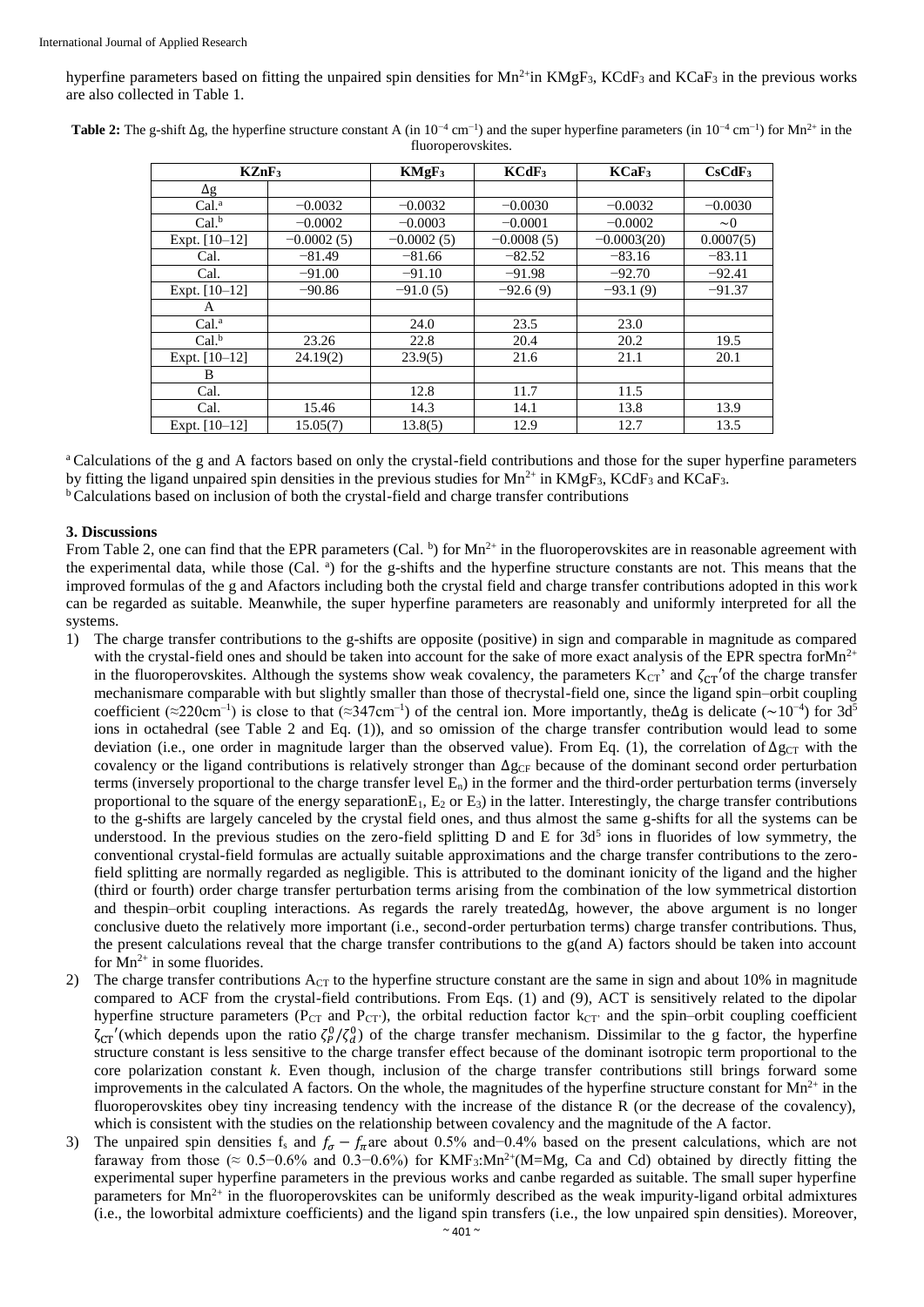the general tendency of slight decrease of the super hyperfine parameters from KZnF<sub>3</sub>:Mn<sup>2+</sup> to CsCdF<sub>3</sub>:Mn<sup>2+</sup> is also attributable to the declines of the orbital admixtures and the spin transfers with the increaseof *R*. By establishing the quantitative relationships between the unpaired spin densities and the molecular orbital coefficients, the present calculations seem more suitable than the previous studies and are applicable to the investigations of the super hyperfine parameters for 3d<sup>5</sup> ions in other fluorides.

4) It is noted that there are some errors in the above calculations. The approximations of the theoretical model and the formulas may lead to some errors. Importantly, the perturbation calculations are based on the cluster approach where only the six nearest neighbour ligands (i.e., [MnF6]<sup>4−</sup>clusters) are taken into account, while the influence of the rest of the lattice is neglected. This would be valid when the clusters are roughly uncoupled with lattice and the electrostatic potential generated by the rest of the lattice is approximately flat. However, recent density function theory (DFT) investigations on transition-metal ions in the fluoroperovskites reveal that  $LiBaF<sub>3</sub>$  of the inverted perovskite structure may exhibit different shapes of the electrostatic potential due to all ions lying outside of the  $[MF<sub>6</sub>]<sup>4</sup>$  clusters (Mdenotes divalent impurity ions) and hence different optical and magnetic behaviors'. Therefore, the theoretical study of this work is actually an approach to this problem. In order to evaluate the accuracy of the present results and to make more exact investigations of the EPR spectra and the electronic states for the  $Mn^{2+}$  centers, one should utilize the more powerful and reliable DFT calculations.

### **4. Conclusion**

The EPR parameters for  $Mn^{2+}$  in the fluoroperovskites are theoretically investigated from the perturbation formulas containing both the crystal-field and charge transfer contributions established here for the first time. The charge transfer contribution to the g shiftΔg is positive and comparable to the crystal-field one, while the charge transfer contribution to the hyperfine structure constanthas the same sign and about 10% that of the crystal-field one. Importantly, the conventional argument that the charge transfer contributions to the zero-field splitting are negligible for 3d<sup>5</sup> ions under low symmetrically distorted fluorine octahedra is proved no longer valid for the  $\Delta g$  analysis of ABF<sub>3</sub>:Mn<sup>2+</sup> in view of the dominant second-order charge transfer perturbation terms. The unpaired spin densities of the fluorine 2 s,  $2p\sigma$  and  $2p\pi$  orbitals are determined from their quantitative relationships with the related molecular orbital coefficients, rather than obtained by fitting the observed super hyperfine parameters in the previous works.

#### **5. References**

- 1. Springis M, Sharakovsky A, Tale I, Rogulis U. Phys. Status Solidi C, 2005; 2:511-514.
- 2. Makarova NY, Tatmyshevsky KV. Instrum. Exp. Technol. 2006; 49:135-140.
- 3. Lal B, Khosa SK, Tickoo R, Bamzai KK, Kotru PN. Chem. Phys. 2004; 83:158-168.
- 4. Mazurak Z, Ratuszna A, Daniel P. Spectrochim. Acta A, 1999; 55:375-380.
- 5. Jiang LQ, Guo JK, Liu HB, Zhu M, Zhou X, Wu P *et al*. J. Phys. Chem. Solids, 2006; 67:1531-1536.
- 6. Huang B, Hong JM, Chen XT, Yu Z, You XZ. Mater. Lett. 2005; 59:430-433.
- 7. Tyagi N, Ghanti E, Gupta N, Lalla NP, Nagarajan R. Bull. Mater. Sci. 2009; 32:583-587.
- 8. Abragam A, Bleaney B. Electron Paramagnetic Resonance of Transition Ions,Oxford University Press, London, 1970.
- 9. Chakravarty AS. Introduction to the Magnetic Properties of Solids, Wiley Inter-Science, New York, 1980.
- 10. Ogawa S. J. Phys. Soc. Jpn. 1960; 15:1475-1481.
- 11. Jeck RK, Krebs JJ. Phys. Rev. 1972; B5:1677-1687.
- 12. Ziaei ME. Can. J. Phys. 1981; 59:298-304.
- 13. Owen J, Thornley JHN. Rep. Prog. Phys, 1966; 29:676-728.
- 14. Wu SY, Yan WZ, Gao XY. Spectrochim. Acta A. 2004; 60:701-707.
- 15. Lever ABP. Inorganic Electronic Spectroscopy, Elsevier Science Publishers, Amsterdam, 1984.
- 16. Sharma RR, Thosar BV. In: P.K Lyenga (Ed.), Advances in Mössbauer Spectroscopy, Elsevier Science, Amsterdam, 1983, 707.
- 17. Yu WL, Zhao MG. Phys. Rev. B, 1988; 37:9254-9267.
- 18. McPerson GL, Kach RC, Stucky GD. J. Chem. Phys. 1974; 60:1424-1431.
- 19. Griffith JS. The Theory of Transition-Metal Ions, Cambridge Press, London, 1964.
- 20. Wu SY, Gao XY, Dong HN. J. Magn. Magn. Mater. 2006; 301:67-73.
- 21. Hall TPP, Hayes W, Stevenson RWH. J. Wilkens, J. Chem. Phys. 1963; 39:35-39.
- 22. Moreno M, Barriuso MT, Aramburu JA. Appl. Magn. Reson. 1992; 3:283-304.
- 23. Weast RC. CRC Handbook of Chemistry and Physics, CRC Press, Boca Raton, 1989, 187.
- 24. Trueba A, García-Lastra M, Barriuso MT, Aramburu JA, Moreno M. Phys. Rev. B. 2008; 78:075108-1–075108-11.
- 25. Yu WL. Phys. Rev. B, 1989; 39:622-632.
- 26. Moreno M. J. Phys. Chem. Solids. 1990; 51:835-859.
- 27. Moreno M, Barriuso MT, Aramburu JA. Int. J. Quantum Chem. 1994; 52:829-835.
- 28. Drickamer HG. in: F. Seitz, D. Turnbull (Eds.), Solid State Physics, Academic Press, New York, 1965; 17:1.
- 29. Zhao MG, Xu JA, Bai GR, Xie HS. Phys. Rev. B, 1983; 27:1516-1522.
- 30. Clementi E, Raimondi DL. J. Chem. Phys. 1963; 38:2686-2689.
- 31. Clementi E, Raimondi DL, Reinhardt WP. J. Chem. Phys. 1967; 47:1300-1307.
- 32. McGarvey BR. J. Phys. Chem. 1967; 71:51-66.
- 33. Yu WL, Zhao MG. J. Phys. C. 1985; 18:L1087-L1096.
- 34. Vanhaelst M, Matthys P, Boesman E. Solid State Commun. 1977; 23:535-537.
- 35. Garcia-Lastra JM, Buzare JY, Barriuso MT, Aramburu JA, Moreno M. Phys. Rev. B, 2007; 75:155101-1-155101-6.